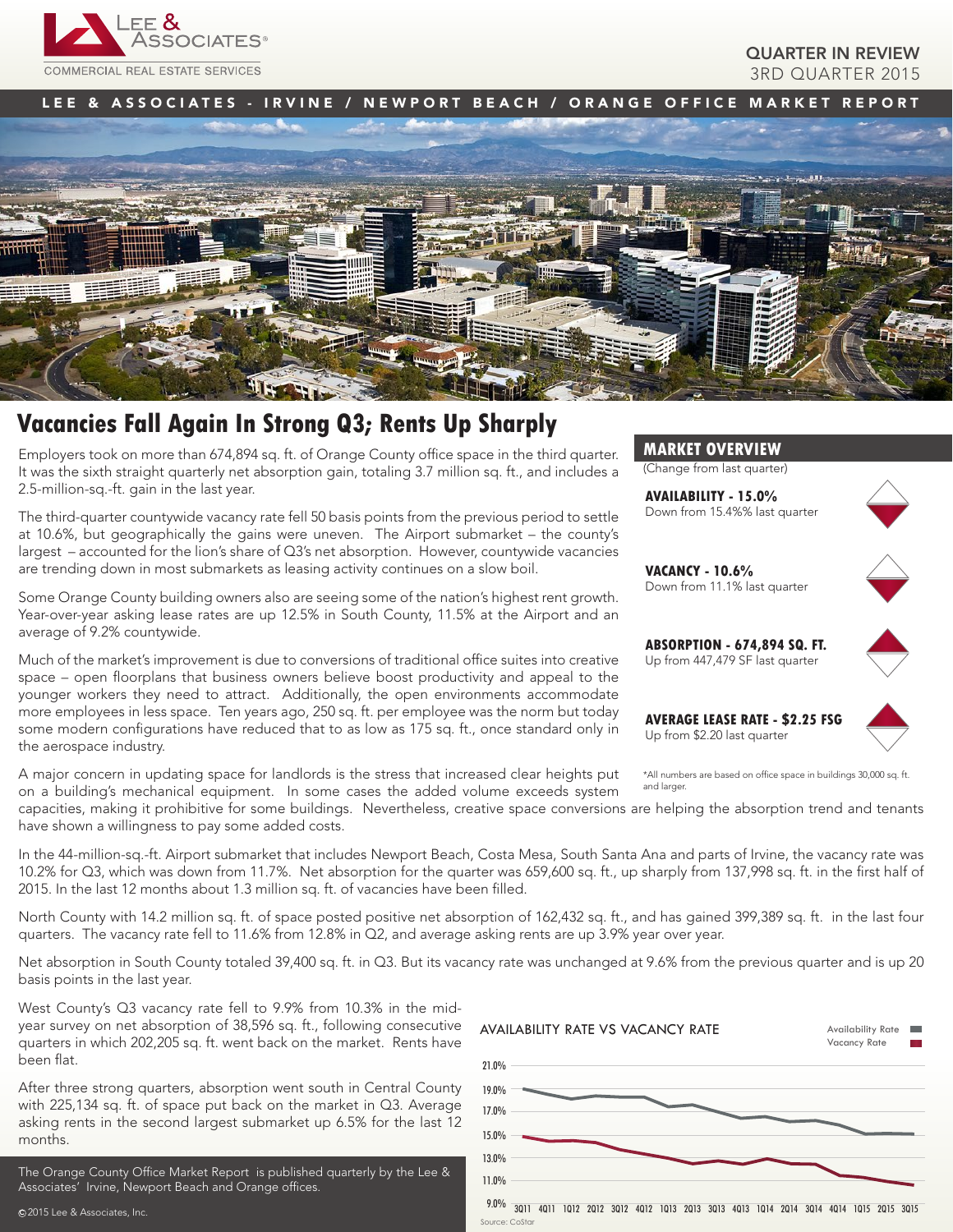## NUMBER OF LEASES EXECUTED FOR THE QUARTER BY SUBMARKET



COUNTY WIDE NET ABSORPTION









INCLUDING SUBLET SPACE YTD NET ABSORPTION BY SUBMARKET, INCLUDING SUBLET SPACE NORTH COUNTY **CENTRAL** COUNTY WEST COUNTY AIRPORT AREA SOUTH COUNTY 1,100,000 1,000,000 900,000 800,000 700,000 600,000 500,000 400,000 300,000 200,000 100,000 0 -100,000 -200,000 Sq. Ft.



Source: EDD

 $Q_3$ 

Source: CoStar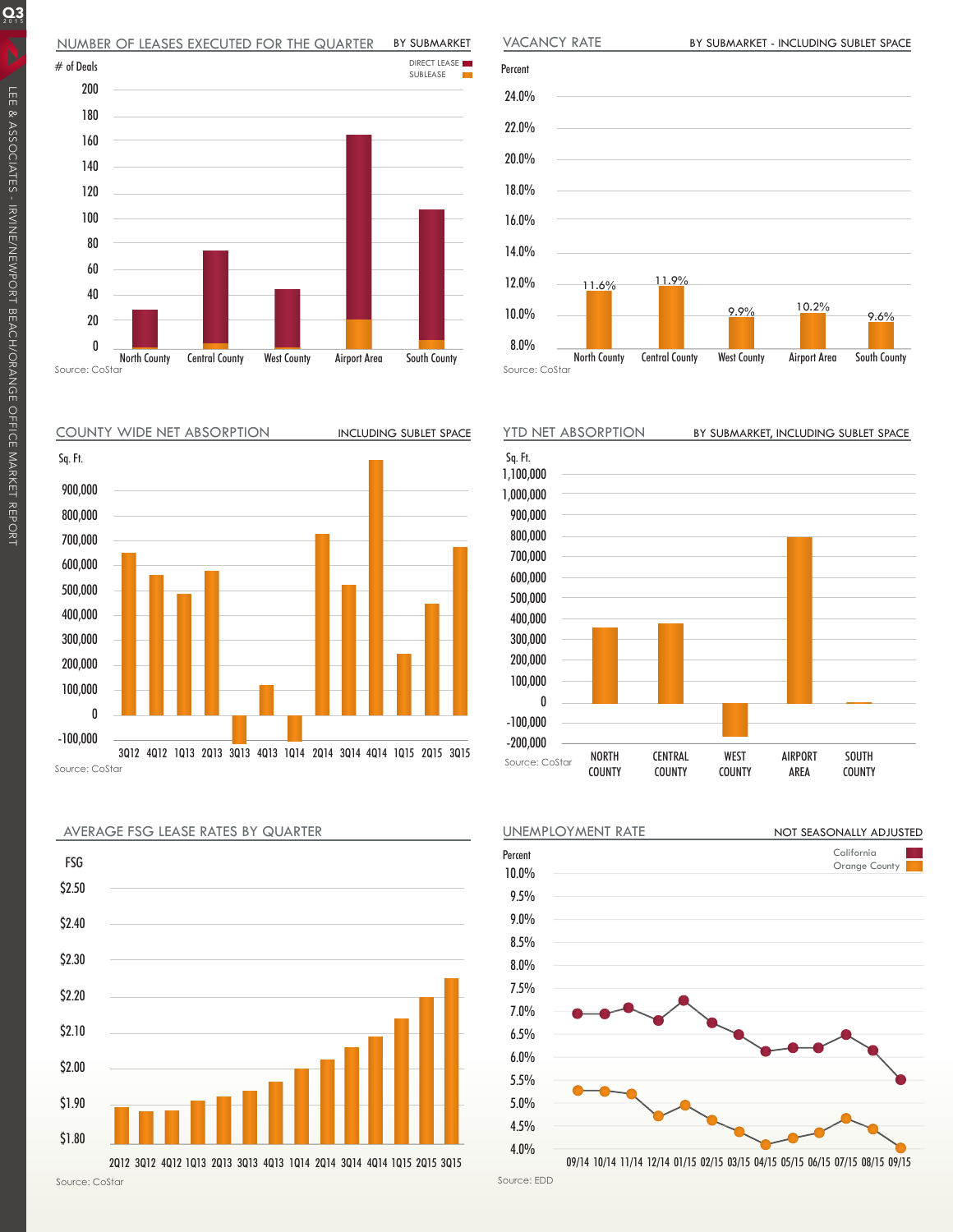BY SUBMARKET NORTH CENTRAL WEST AIRPORT SOUTH AVERAGE FSG LEASE RATE Source: CoStar \$2.40 \$2.30 \$2.20 \$2.10 \$2.00 \$1.90 \$1.80 \$1.70 FSG

COUNTY

AREA

COUNTY

## AVERAGE FSG LEASE RATE



# **COMPLETED LEE & ASSOCIATES TRANSACTIONS**

COUNTY



COUNTY





400 N. Tustin Ave #301 Santa Ana, CA

| <b>Lease Transactions 30 15</b>                   |         |                                 |                                     |                                                        |  |  |  |  |  |
|---------------------------------------------------|---------|---------------------------------|-------------------------------------|--------------------------------------------------------|--|--|--|--|--|
| <b>PROPERTY</b>                                   | SF      | <b>TENANT</b>                   | <b>LANDLORD</b>                     | <b>REPRESENTING BROKERS</b>                            |  |  |  |  |  |
| 2 South Orange County Campuses                    | 425,317 | Blizzard                        | Irvine Company &<br>Olen Properties | Phil Cohen represented the Tenant.                     |  |  |  |  |  |
| 1901 E. Alton Parkway, Suite 200<br>Santa Ana, CA | 34.229  | Cusumano - IBC<br>Partners, LLC | Edward Lifesciences                 | Don Nourse and Jim Nourse represented the<br>Landlord. |  |  |  |  |  |
| 400 N. Tustin Ave #301<br>Santa Ana, CA           | 9.077   | Hutchings Court<br>Reporters    | Parkcenter 400                      | John Hatzis represented the Landlord.                  |  |  |  |  |  |



## Sale Transactions 3Q 15





180 S. Anita Drive Orange, CA

|  | <b>PROPERTY</b>                            | SF     | <b>BUYER</b>         | <b>SELLER</b>                                                      | <b>REPRESENTING BROKERS</b>                             |
|--|--------------------------------------------|--------|----------------------|--------------------------------------------------------------------|---------------------------------------------------------|
|  | 13340 183rd Street<br>Cerritos, CA         | 68.779 | Zareen Faiz          | Cohen Asset<br>Management                                          | Ryan Swanson and Chris Conway<br>represented the Buyer. |
|  | 1520 N. El Camino Real<br>San Clemente, CA | 28.176 | <b>RRV-1520, LLC</b> | Providence 1520 E.<br>Camino San Clemente,<br><b>LLC</b>           | Tim Walker represented the Selller.                     |
|  | 180 S. Anita Drive<br>Orange, CA           | 13.646 | Fred Bagatourian     | Orange County<br>National Electrical<br>Contractors<br>Association | James Hawkins & Phil Fridd Represented the<br>Seller.   |

 $Q_3$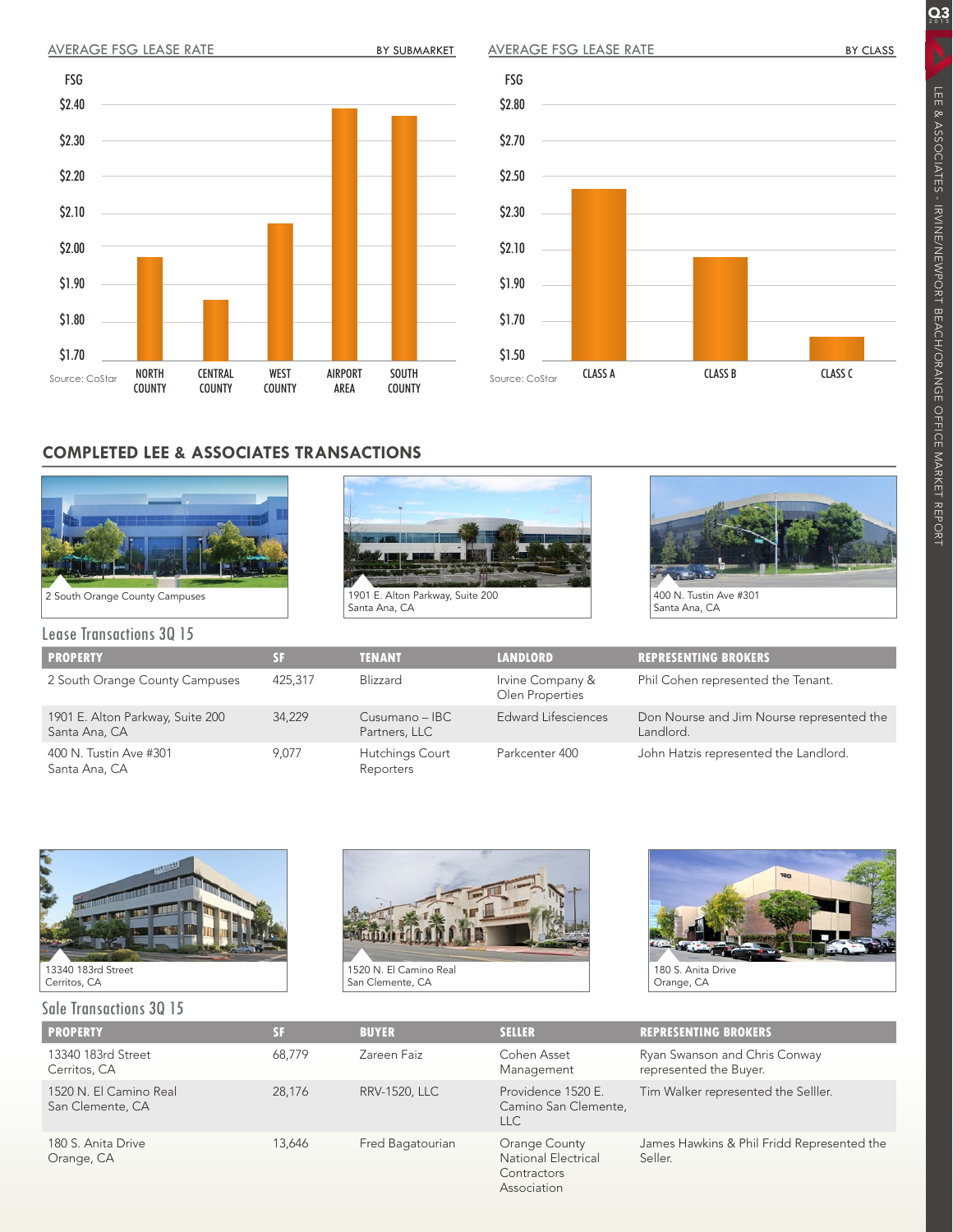|                              | <b>Bldg</b><br>Count | SF<br><b>RBA</b>  | <b>Total SF</b><br><b>Available</b> | Avail.<br>Rate | <b>Total SF</b><br>Vacant | <b>Total Vac.</b><br>Rate | <b>Direct SF</b><br><b>Vacant</b> | <b>Direct Vac.</b><br>Rate | <b>Net</b><br><b>Absorption</b> | <b>YTD Net</b><br><b>Absorption</b> | <b>SF Avail</b><br><b>Sublease</b> | <b>SF Vacant</b><br><b>Sublease</b> | <b>Avg Asking</b><br><b>Lease Rate</b> | <b>SF Under</b><br><b>Construction</b> |
|------------------------------|----------------------|-------------------|-------------------------------------|----------------|---------------------------|---------------------------|-----------------------------------|----------------------------|---------------------------------|-------------------------------------|------------------------------------|-------------------------------------|----------------------------------------|----------------------------------------|
| <b>BY CITY</b>               |                      |                   |                                     |                |                           |                           |                                   |                            |                                 |                                     |                                    |                                     |                                        |                                        |
| <b>Aliso Viejo</b>           | 38                   | 2,980,379         | 371,933                             | 12.5%          | 186,230                   | 6.2%                      | 151,627                           | 5.1%                       | 27,631                          | 11,918                              | 99,539                             | 34,603                              | \$2.61                                 | $-0 -$                                 |
| Anaheim                      | 80                   | 7,440,844         | 1,278,224                           | 17.2%          | 980,159                   | 13.2%                     | 955,637                           | 12.8%                      | (47, 205)                       | 401,314                             | 113,083                            | 24,522                              | \$2.03                                 | $-0 -$                                 |
| Brea                         | 40                   | 4,032,634         | 702,576                             | 17.4%          | 447,443                   | 11.1%                     | 367,064                           | 9.1%                       | 50,253                          | (17, 343)                           | 129,973                            | 80,379                              | \$1.94                                 | $-0 -$                                 |
| <b>Buena Park</b>            | 13                   | 933,313           | 166,360                             | 16.5%          | 58,881                    | 6.3%                      | 58,881                            | 6.3%                       | 1,600                           | 19,266                              | 1,010                              | $-0 -$                              | \$1.85                                 | 72,343                                 |
| Corona del Mar               | $\overline{2}$       | 90,054            | 9,806                               | 10.9%          | 9,806                     | 10.9%                     | 6,547                             | 7.3%                       | $-0 -$                          | (4,605)                             | 3,259                              | 3,259                               | \$4.25                                 | $-0 -$                                 |
| Costa Mesa                   | 65                   | 7,133,627         | 941,968                             | 13.2%          | 771,877                   | 10.8%                     | 725,972                           | 10.2%                      | 249,008                         | 315,592                             | 138,736                            | 45,905                              | \$2.36                                 | $-0 -$                                 |
| Cypress                      | 26                   | 1,911,987         | 461,768                             | 24.2%          | 293,471                   | 15.3%                     | 293,471                           | 15.3%                      | 25,477                          | (33, 153)                           | 135,988                            | $-0 -$                              | \$1.97                                 | $-0 -$                                 |
| <b>Dana Point</b>            | 3                    | 135,296           | $-0 -$                              | 0.0%           | $-0 -$                    | 0.0%                      | $-0-$                             | 0.0%                       | $-0 -$                          | $-0 -$                              | $-0 -$                             | $-0 -$                              |                                        | $-0 -$                                 |
| <b>Foothill Ranch</b>        | 10                   | 798,721           | 152,227                             | 19.1%          | 162,392                   | 20.3%                     | 147,817                           | 18.5%                      | (9,950)                         | (33,646)                            | 50,137                             | 14,575                              | \$2.31                                 | $-0 -$                                 |
| <b>Fountain Valley</b>       | 26                   | 1,791,659         | 74,627                              | 4.2%           | 66,956                    | 3.7%                      | 66,956                            | 3.7%                       | 847                             | 647                                 | $-0 -$                             | $-0 -$                              | \$1.94                                 | $-0 -$                                 |
| Fullerton                    | 31                   | 2,515,898         | 447,700                             | 17.8%          | 322,661                   | 12.8%                     | 322,661                           | 12.8%                      | 55,131                          | 7,056                               | 2,969                              | $-0 -$                              | \$2.17                                 | $-0 -$                                 |
| Garden Grove                 | 17                   | 1,485,848         | 110,723                             | 7.5%           | 54,164                    | 3.6%                      | 54,164                            | 3.6%                       | 16,255                          | 14,882                              | 11,980                             | $-0 -$                              | \$1.65                                 | $-0 -$                                 |
| Huntington Beach             | 31                   | 2,159,176         | 376,537                             | 17.4%          | 293,395                   | 13.6%                     | 172,275                           | 8.0%                       | 12,396                          | (120,910)                           | 126,803                            | 121,120                             | \$2.21                                 | $-0 -$                                 |
| Irvine                       | 382                  | 33, 352, 324      | 4,383,413                           | 12.5%          | 2,718,990                 | 8.2%                      | 2,417,023                         | 7.2%                       | 56,877                          | 219,772                             | 766,842                            | 301,967                             | \$2.45                                 | 1,675,044                              |
| La Habra                     | 4                    | 142,069           | $-0 -$                              | 0.0%           | $-0 -$                    | 0.0%                      | $-0 -$                            | 0.0%                       | $-0 -$                          | $-0 -$                              | $-0 -$                             | $-0 -$                              | \$0.00                                 | $-0 -$                                 |
| La Palma                     | 10                   | 712,038           | 112,058                             | 15.7%          | 122,092                   | 17.1%                     | 122,092                           | 17.1%                      | 4,001                           | 24,169                              | 3,573                              | $-0 -$                              | \$1.91                                 | $-0 -$                                 |
| Ladera Ranch                 | 3                    | 127,065           | 22,906                              | 18.0%          | 16,450                    | 12.9%                     | 16,450                            | 12.9%                      | 6,320                           | 4,206                               | 6,456                              | $-0 -$                              | \$2.13                                 | $-0 -$                                 |
| Laguna Beach                 | 5                    | 194,434           | 28,895                              | 14.9%          | 28,895                    | 14.9%                     | 28,895                            | 14.9%                      | $-0 -$                          | 2,817                               | $-0 -$                             | $-0 -$                              | \$2.63                                 | $-0 -$                                 |
| Laguna Hills                 | 25                   | 1,627,235         | 357,567                             | 22.0%          | 337,942                   | 20.8%                     | 335,556                           | 20.6%                      | (7,962)                         | (20, 876)                           | 5,718                              | 2,386                               | \$2.44                                 | $-0 -$                                 |
| Laguna Niguel                | 8                    | 1,691,485         | 54,697                              | 3.2%           | 65,570                    | 3.9%                      | 65,570                            | 3.9%                       | 249                             | 7,633                               | 2,671                              | $-0 -$                              | \$2.68                                 | $-0 -$                                 |
| Laguna Woods                 | 1                    | 41,280            | 4,379                               | 10.6%          | 4,379                     | 10.6%                     | 4,379                             | 10.6%                      | $-0 -$                          | (4, 379)                            | $-0 -$                             | $-0 -$                              | \$3.50                                 | $-0 -$                                 |
| <b>Lake Forest</b>           | 31                   | 1,845,537         | 201,419                             | 10.9%          | 210,179                   | 11.4%                     | 210,179                           | 11.4%                      | 22,761                          | 107,426                             | 68,534                             | $-0 -$                              | \$2.10                                 | $-0 -$                                 |
| <b>Los Alamitos</b>          | 9                    | 610,423           | 183,366                             | 30.0%          | 36,835                    | 6.0%                      | 36,835                            | 6.0%                       | 405                             | 4,029                               | $-0 -$                             | $-0 -$                              | \$2.41                                 | $-0 -$                                 |
| <b>Mission Viejo</b>         | 32                   | 1,804,462         | 257,394                             | 14.3%          | 196,014                   | 10.9%                     | 196,014                           | 10.9%                      | 26,774                          | 47,556                              | 6,060                              | $-0 -$                              | \$2.22                                 | $-0 -$                                 |
| <b>Newport Beach</b>         | 99                   | 9,343,137         | 1,159,203                           | 12.4%          | 966,410                   | 10.3%                     | 949,351                           | 10.2%                      | 264,363                         | 133,786                             | 151,364                            | 17,059                              | \$2.92                                 | $-0 -$                                 |
| Orange                       | 63                   | 6,627,350         | 795,572                             | 12.0%          | 544,414                   | 8.2%                      | 535,946                           | 8.1%                       | 27,656                          | 261,426                             | 31,532                             | 8,468                               | \$2.15                                 | $-0 -$                                 |
| Placentia                    | 5                    | 185,164           | 32,795                              | 17.7%          | 31,029                    | 16.8%                     | 31,029                            | 16.8%                      | 170                             | (814)                               | $-0-$                              | $-0 -$                              | \$1.73                                 | $-0 -$                                 |
| Rancho Santa Margarita       | 5                    | 225,472           | 26,880                              | 11.9%          | 30,740                    | 13.6%                     | 30,740                            | 13.6%                      | 7,446                           | 14,723                              | $-0 -$                             | $-0 -$                              | \$2.03                                 | $-0 -$                                 |
| <b>San Clemente</b>          | $\circ$              | 423,171           | 44,258                              | 10.5%          | 16,382                    | 3.9%                      | 14,793                            | 3.5%                       | 11,228                          | 11,676                              | 1,589                              | 1,589                               | \$2.14                                 | $-0-$                                  |
| San Juan Capistrano          | 17                   | 879,011           | 163,875                             | 18.6%          | 161,314                   | 18.4%                     | 159,808                           | 18.2%                      | 47,992                          | 50,828                              | 1,506                              | 1,506                               | \$2.36                                 | $-0 -$                                 |
| Santa Ana                    | 162                  | 14,217,365        | 3,100,355                           | 21.8%          | 2,148,390                 | 15.1%                     | 2,082,714                         | 14.6%                      | (134,829)                       | (48,627)                            | 182,771                            | 65,676                              | \$1.84                                 | $-0 -$                                 |
| Seal Beach<br>Stanton        | 6<br>$\overline{a}$  | 445,365<br>85,917 | 61,241                              | 13.8%<br>9.6%  | 79,296                    | 17.8%                     | 71,423                            | 16.0%<br>7.5%              | (17, 596)<br>976                | (47, 570)<br>976                    | 10,669<br>$-0-$                    | 7,873<br>$-0 -$                     | \$2.87<br>\$0.97                       | $-0 -$<br>$-0 -$                       |
| Tustin                       | 32                   | 1,859,701         | 8,239<br>415,082                    | 22.3%          | 6,459<br>217,732          | 7.5%<br>11.7%             | 6,459<br>217,732                  | 11.7%                      | (15,754)                        | 19,580                              | 13,454                             | $-0 -$                              | \$1.93                                 | $-0 -$                                 |
| Westminster                  | 10                   | 429,031           | 82,216                              | 19.2%          | 53,503                    | 12.5%                     | 53,503                            | 12.5%                      | (164)                           | (24, 393)                           | $-0-$                              | $-0 -$                              | \$2.01                                 | $-0-$                                  |
| Yorba Linda                  | 7                    | 359,206           | 43,551                              | 12.1%          | 43,551                    | 12.1%                     | 43,551                            | 12.1%                      | (7, 292)                        | 203                                 | $-0-$                              | $-0 -$                              | \$1.75                                 | $-0 -$                                 |
| <b>Orange County Totals</b>  | 1,309                | 110,637,678       | 16,633,810                          | 15.0%          | 11,684,001                | 10.6%                     | 10,953,114                        | 9.9%                       | 674,894                         | 1,368,032                           | 2,066,216                          | 730,887                             | \$2.25                                 | 1,747,387                              |
|                              |                      |                   |                                     |                |                           |                           |                                   |                            |                                 |                                     |                                    |                                     |                                        |                                        |
| <b>BY AREA</b>               |                      |                   |                                     |                |                           |                           |                                   |                            |                                 |                                     |                                    |                                     |                                        |                                        |
| <b>North Orange County</b>   | 173                  | 14,288,876        | 2,342,148                           | 16.3%          | 1,664,454                 | 11.6%                     | 1,576,948                         | 17.7%                      | 162,432                         | 353,517                             | 185,374                            | 87,506                              | \$1.97                                 | 72,343                                 |
| <b>Central Orange County</b> | 259                  | 22,318,586        | 3,989,962                           | 17.9%          | 2,644,930                 | 11.9%                     | 2,567,289                         | 28.8%                      | (225, 134)                      | 377,181                             | 199,111                            | 77,641                              | \$1.86                                 | $-0 -$                                 |
| <b>West Orange County</b>    | 127                  | 8,919,406         | 1,358,717                           | 15.2%          | 884,079                   | 9.9%                      | 755,086                           | 8.5%                       | 38,596                          | (163,609)                           | 285,440                            | 128,993                             | \$2.07                                 | $-0 -$                                 |
| Greater Airport Area         | 420                  | 42,401,258        | 5,787,343                           | 13.6%          | 4,313,706                 | 10.2%                     | 4,121,754                         | 46.2%                      | 659,600                         | 797,598                             | 887,342                            | 191,952                             | \$2.39                                 | $-0-$                                  |
| <b>South Orange County</b>   | 330                  | 22,709,552        | 3,155,640                           | 12.9%          | 2,176,832                 | 9.6%                      | 1,932,037                         | 21.7%                      | 39,400                          | 3,345                               | 508,949                            | 244,795                             | \$2.37                                 | 1,675,044                              |
| <b>Orange County Totals</b>  | 1,309                | 110,637,678       | 16,633,810                          | 15.0%          | 11,684,001                | 10.6%                     | 10,953,114                        | 9.9%                       | 674,894                         | 1,368,032                           | 2,066,216                          | 730,887                             | \$2.25                                 | 1,747,387                              |
| BY BUILDING CLASS            |                      |                   |                                     |                |                           |                           |                                   |                            |                                 |                                     |                                    |                                     |                                        |                                        |
| Class A                      | 280                  | 45,075,098        | 8,196,840                           | 17.6%          | 5,456,852                 | 12.1%                     | 5,081,727                         | 11.3%                      | 307,658                         | 793,301                             | 1,391,496                          | 375,125                             | \$2.43                                 | 1,597,387                              |
| Class B                      | 929                  | 60,526,557        | 7,842,202                           | 12.9%          | 5,924,239                 | 9.8%                      | 5,572,689                         | 9.2%                       | 387,665                         | 571,474                             | 668,688                            | 351,550                             | \$2.06                                 | 150,000                                |
| Class C                      | 100                  | 5,036,023         | 594,768                             | 11.8%          | 302,910                   | 6.0%                      | 298,698                           | 5.9%                       | (20, 429)                       | 3,257                               | 6,032                              | 4,212                               | \$1.62                                 | $-0 -$                                 |
| <b>Orange County Totals</b>  | 1,309                | 110,637,678       | 16,633,810                          | 15.0%          | 11,684,001                | 10.6%                     | 10,953,114                        | 9.9%                       | 674,894                         | 1,368,032                           | 2,066,216                          | 730,887                             | \$2.25                                 | 1,747,387                              |

LEE & ASSOCIATES - IRVINE/NEWPORT BEACH/ORANGE OFFICE MARKET REPORT

**CO**E ASSOCIATES - IRVINE/NEWPORT BEACH/ORANGE OFFICE MARKET REPORT